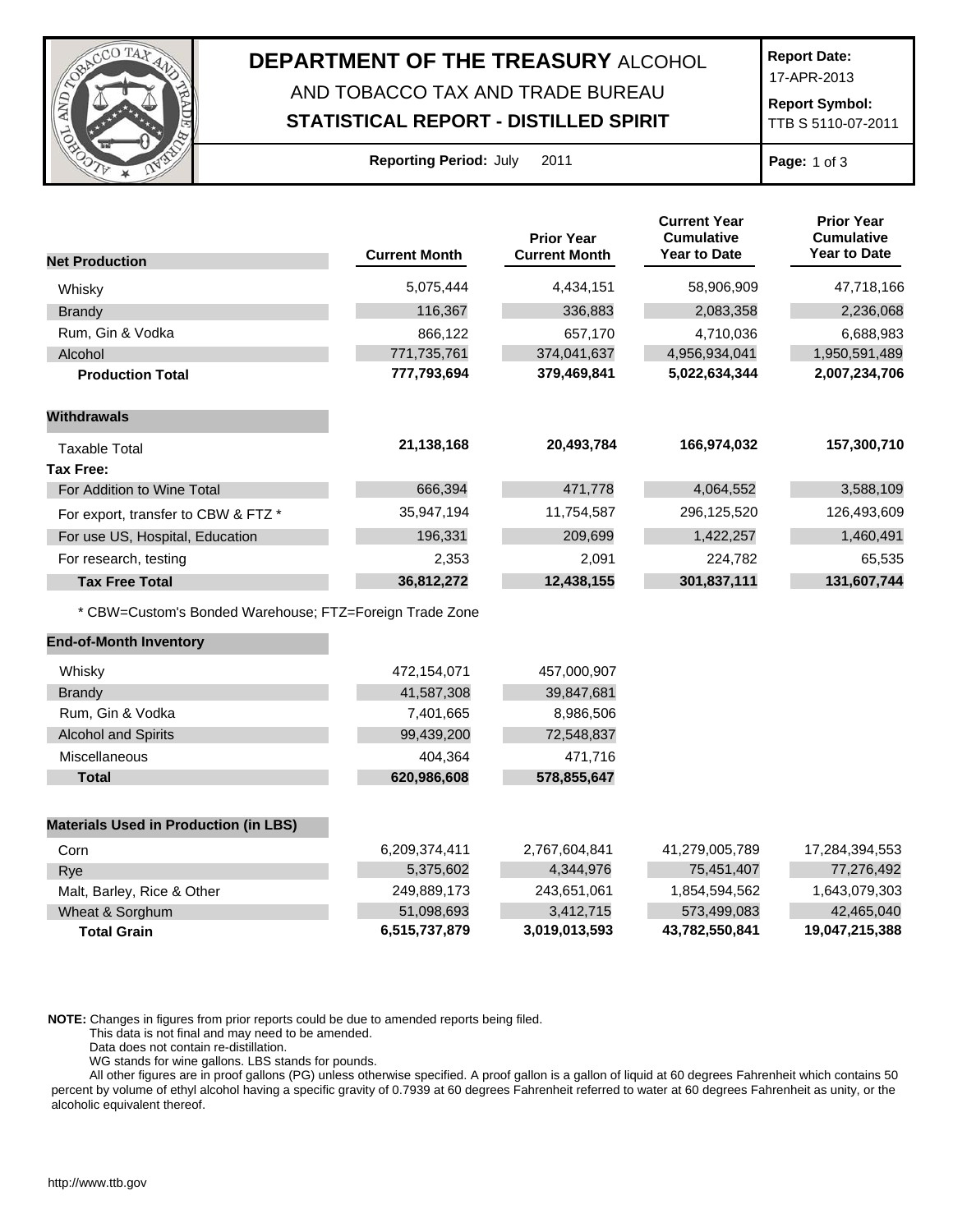## **STATISTICAL REPORT - DISTILLED SPIRIT** TTB S 5110-07-2011 **Page:** 2 of 3

| <b>Bottled For Domestic Use (in WG)</b>         | <b>Current Month</b> | <b>Prior Year</b><br><b>Current Month</b> | <b>Current Year</b><br><b>Cumulative</b><br><b>Year to Date</b> | <b>Prior Year</b><br><b>Cumulative</b><br><b>Year to Date</b> |
|-------------------------------------------------|----------------------|-------------------------------------------|-----------------------------------------------------------------|---------------------------------------------------------------|
| Whisky                                          | 5,526,063            | 4,840,606                                 | 41,668,925                                                      | 40,523,088                                                    |
| <b>Brandy</b>                                   | 1,224,803            | 1,770,357                                 | 8,630,675                                                       | 10,464,109                                                    |
| Imported Rum: Puerto Rican                      | 2,470,966            | 2,631,654                                 | 20,861,504                                                      | 20,045,864                                                    |
| Virgin Islands                                  | 494,832              | 394,368                                   | 3,322,197                                                       | 3,234,427                                                     |
| Others                                          | 313,370              | 392,092                                   | 2,334,453                                                       | 2,691,997                                                     |
| Gin                                             | 1,090,901            | 1,199,988                                 | 8,947,662                                                       | 8,993,047                                                     |
| Vodka                                           | 8,490,279            | 7,925,615                                 | 63,469,972                                                      | 60,637,442                                                    |
| Cordials                                        | 4,629,189            | 4,253,148                                 | 31,336,899                                                      | 29,537,389                                                    |
| Cocktails                                       | 360,631              | 776,037                                   | 3,990,169                                                       | 3,889,236                                                     |
| Tequila                                         | 1,984,491            | 1,295,761                                 | 11,326,352                                                      | 10,611,934                                                    |
| Alcohol, Neutral Spirits & Miscellaneous        | 1,054,951            | 807,967                                   | 7,305,467                                                       | 5,847,258                                                     |
| <b>Non-Whisky Total</b>                         | 22,114,413           | 21,446,987                                | 161,525,350                                                     | 155,952,703                                                   |
| <b>Total Whisky &amp; Non-Whisky</b>            | 27,640,476           | 26,287,593                                | 203, 194, 275                                                   | 196,475,791                                                   |
| <b>Bottled in Bond for Domestic Use (in WG)</b> |                      |                                           |                                                                 |                                                               |
| Total                                           | 35,082               | 13,465                                    | 215,004                                                         | 139,436                                                       |
| <b>Bottled for Export (in WG)</b>               |                      |                                           |                                                                 |                                                               |
| Whisky                                          | 1,462,711            | 1,555,021                                 | 12,004,067                                                      | 12,049,163                                                    |
| Brandy, Cordials, Cocktails & Miscellaneous     | 134,811              | 173,670                                   | 1,263,390                                                       | 970,654                                                       |
| Rum, Gin, Vodka, Tequila & Alcohol              | 279,174              | 235,506                                   | 2,014,041                                                       | 2,547,284                                                     |
| <b>Total</b>                                    | 1,876,696            | 1,964,197                                 | 15,281,498                                                      | 15,567,101                                                    |
| <b>Grand Total</b>                              | 29,552,254           | 28,265,255                                | 218,690,777                                                     | 212,182,328                                                   |
| <b>Spirits Dumped to Processing</b>             |                      |                                           |                                                                 |                                                               |
| Alcohol and Neutral Spirits                     | 7,425,411            | 7,774,475                                 | 52,628,157                                                      | 56,599,676                                                    |
| Imported Whisky                                 | 1,951,353            | 2,174,594                                 | 13,430,198                                                      | 14,635,215                                                    |
| Domestic Whisky                                 | 4,372,980            | 4,477,016                                 | 38,338,475                                                      | 34,134,013                                                    |
| <b>Brandy</b>                                   | 1,543,491            | 1,396,674                                 | 8,875,832                                                       | 9,433,810                                                     |
| Imported Rum: Puerto Rican                      | 1,757,278            | 2,034,517                                 | 16,227,971                                                      | 15,735,916                                                    |
| Virgin Islands                                  | 841,174              | 909,276                                   | 5,156,981                                                       | 5,869,627                                                     |
| <b>Others</b>                                   | 382,872              | 580,383                                   | 3,320,970                                                       | 3,070,870                                                     |
| Gin                                             | 719,933              | 1,234,835                                 | 8,143,571                                                       | 8,754,223                                                     |
| Vodka                                           | 1,568,442            | 1,283,480                                 | 17,812,198                                                      | 8,586,327                                                     |
| Cordials, Cocktails & Miscellaneous             | 669,035              | 525,584                                   | 4,504,833                                                       | 3,886,004                                                     |
| Tequila                                         | 1,491,763            | 1,383,030                                 | 9,515,493                                                       | 9,169,397                                                     |
| <b>Total</b>                                    | 22,723,732           | 23,773,864                                | 177,954,679                                                     | 169,875,078                                                   |
| <b>Other Ingredients Mixed with Spirits</b>     |                      |                                           |                                                                 |                                                               |
| Wine                                            | 625,686              | 524,997                                   | 4,165,919                                                       | 6,063,189                                                     |
| <b>Alcohol Flavoring Materials</b>              | 281,642              | 259,436                                   | 2,033,503                                                       | 1,949,204                                                     |

**NOTE:** Changes in figures from prior reports could be due to amended reports being filed.

This data is not final and may need to be amended.

Data does not contain re-distillation.

WG stands for wine gallons. LBS stands for pounds.

All other figures are in proof gallons (PG) unless otherwise specified. A proof gallon is a gallon of liquid at 60 degrees Fahrenheit which contains 50 percent by volume of ethyl alcohol having a specific gravity of 0.7939 at 60 degrees Fahrenheit referred to water at 60 degrees Fahrenheit as unity, or the alcoholic equivalent thereof.